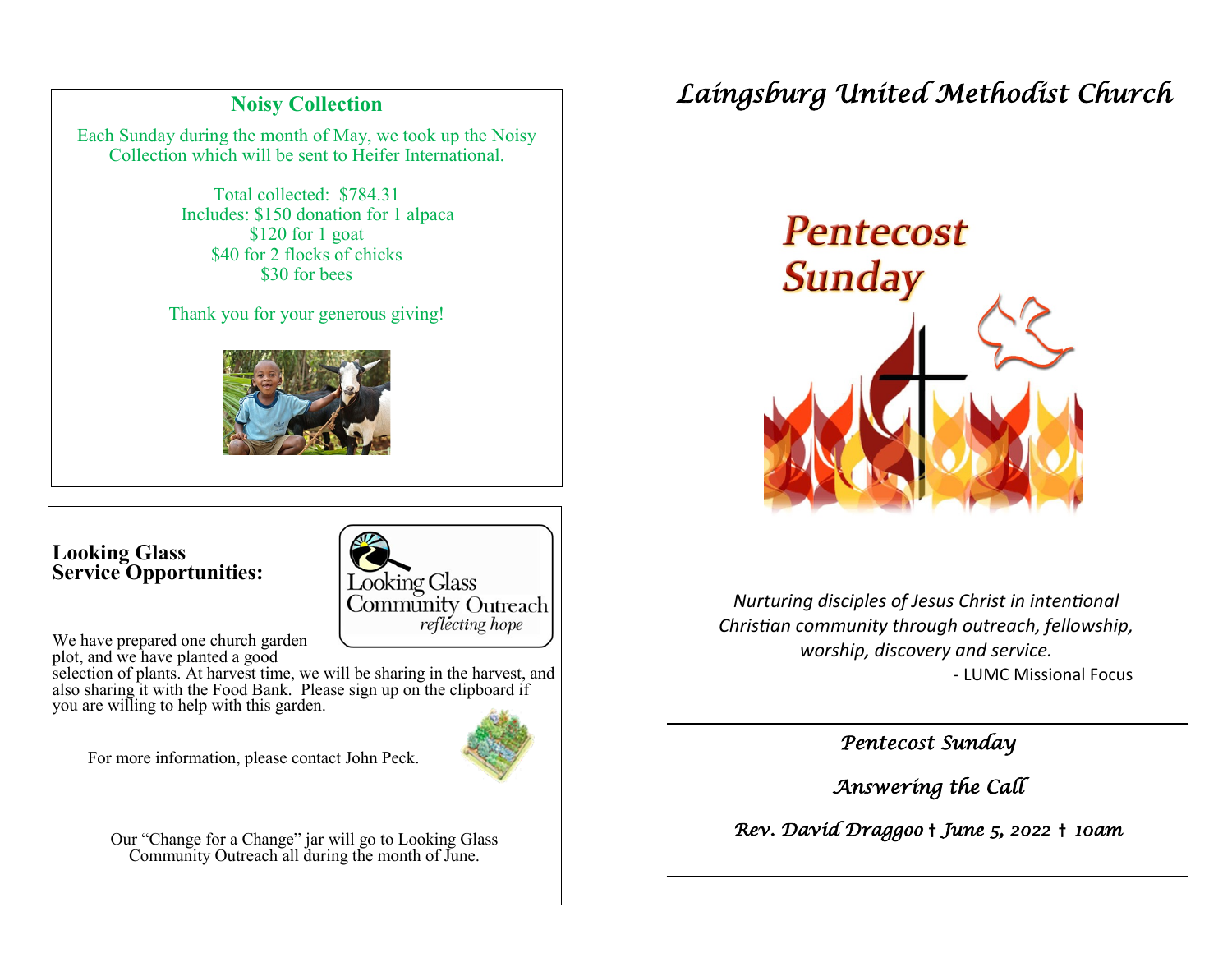| Welcome to Laingsburg United Methodist Church                                                                                                                                                                                                                         |                                |                  | <b>SCRIPTURE STORY</b>                                                                                                                                                                                                                                                                                                                                                                               | John 14:8-17, 25-27                                                                                                                                       |                    |
|-----------------------------------------------------------------------------------------------------------------------------------------------------------------------------------------------------------------------------------------------------------------------|--------------------------------|------------------|------------------------------------------------------------------------------------------------------------------------------------------------------------------------------------------------------------------------------------------------------------------------------------------------------------------------------------------------------------------------------------------------------|-----------------------------------------------------------------------------------------------------------------------------------------------------------|--------------------|
|                                                                                                                                                                                                                                                                       | We are happy that you're here! |                  |                                                                                                                                                                                                                                                                                                                                                                                                      |                                                                                                                                                           |                    |
| <b>WELCOMING &amp; GATHERING</b>                                                                                                                                                                                                                                      |                                |                  | <b>SERMON</b>                                                                                                                                                                                                                                                                                                                                                                                        | Answering the Call                                                                                                                                        | Rev. David Draggoo |
| <b>PRELUDE</b>                                                                                                                                                                                                                                                        |                                |                  | <b>HYMN OF PREPARATION</b><br><b>UMH 344</b><br>"Lord, You Have Come to the Lakeshore"                                                                                                                                                                                                                                                                                                               |                                                                                                                                                           |                    |
| <b>CALL TO WORSHIP</b> (Ciona D. Rouse, "The African Worship Book")                                                                                                                                                                                                   |                                |                  | <b>GUIDED AND PASTORAL PRAYER</b><br>The Pastoral Prayer                                                                                                                                                                                                                                                                                                                                             |                                                                                                                                                           |                    |
| When the world divides us,<br>Come, Holy Spirit, make us one.<br>When the world calls us orphaned,<br>Come, Holy Spirit, make us family.<br>When the world leads us astray,<br>Come, Holy Spirit, call us home.<br>Come, Holy Spirit, come! Come and fill this place! |                                |                  | The Lord's Prayer<br>Our Father, who art in Heaven, hallowed be thy name. Thy kingdom come,<br>thy will be done, on earth as it is in heaven. Give us this day our daily bread, and<br>forgive us our trespasses as we forgive those who trespass against us. And lead us<br>not into temptation, but deliver us from evil. For thine is the kingdom, and the<br>power, and the glory forever. Amen. |                                                                                                                                                           |                    |
|                                                                                                                                                                                                                                                                       |                                |                  | <b>CLOSING HYMN*</b>                                                                                                                                                                                                                                                                                                                                                                                 | "Go Forth for God"                                                                                                                                        | <b>UMH 670</b>     |
| <b>OPENING HYMN*</b>                                                                                                                                                                                                                                                  | "This Is My Father's World"    | <b>UMH 144</b>   | <b>BLESSING</b>                                                                                                                                                                                                                                                                                                                                                                                      |                                                                                                                                                           |                    |
| A TIME FOR YOUTH                                                                                                                                                                                                                                                      | "Where Children Belong"        | <b>TFWS 2233</b> | <b>POSTLUDE</b>                                                                                                                                                                                                                                                                                                                                                                                      |                                                                                                                                                           |                    |
| HYMN*                                                                                                                                                                                                                                                                 | "We Are the Church"            | <b>UMH 558</b>   | UMH = "United Methodist Hymnal"<br>TFWS = "The Faith We Sing"                                                                                                                                                                                                                                                                                                                                        |                                                                                                                                                           |                    |
| "WHAT'S NEXT" INITIATIVE MOMENT<br><b>INVITATION TO GIVE OUR TITHES AND OFFERINGS</b>                                                                                                                                                                                 |                                | John Peck        | The Laingsburg United Methodist Church is an accepting Christian community<br>seeking to make disciples of Jesus Christ by building heartfelt, nurturing, and sup-<br>portive relationships with its members, its community, and all of God's people.                                                                                                                                                |                                                                                                                                                           |                    |
| The Offertory<br>The Doxology* (UMH 95)<br>The Prayer of Dedication*                                                                                                                                                                                                  |                                |                  | Everyone is welcome to stay after worship for a time of<br>refreshments, conversations and community.                                                                                                                                                                                                                                                                                                |                                                                                                                                                           |                    |
|                                                                                                                                                                                                                                                                       |                                |                  |                                                                                                                                                                                                                                                                                                                                                                                                      | During our Worship Service, the nursery room is available for children, accompanied<br>by a parent. Please know that ALL children are welcome in worship. |                    |